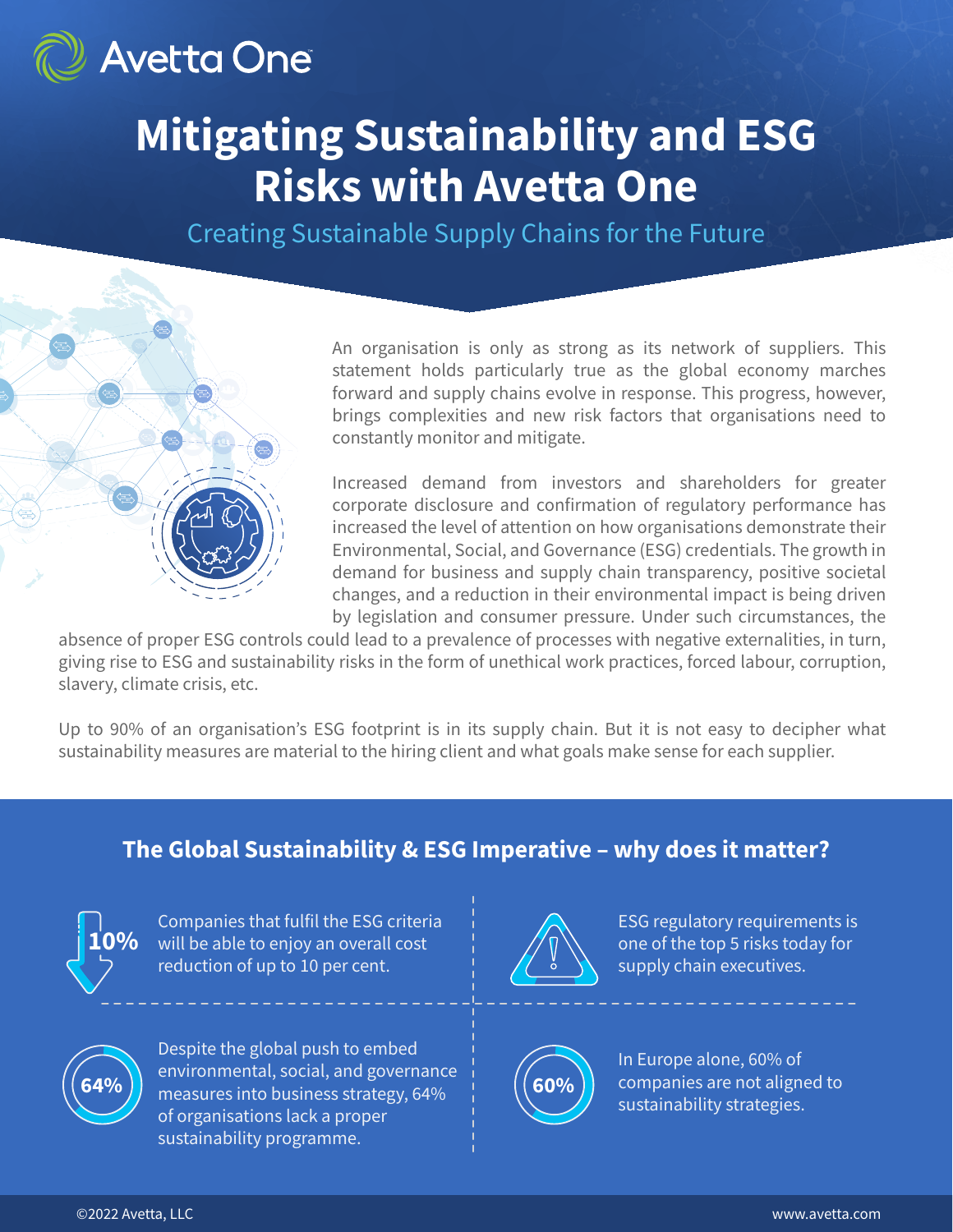

## **Avetta One**

## One Platform. One Solution for End-to-End Supply Chain Sustainability & ESG Risk Mitigation.

At Avetta, we understand that every supply chain is unique and comes with a diverse range of risk factors. This makes creating a holistic compliance framework a necessity for businesses. This is where Avetta One provides answers.

Avetta One is the industry's largest Supply Chain Risk Management (SCRM) platform. By leveraging the platform, companies can measure and remediate ESG compliance issues, besides fulfilling other supplier qualification needs. The platform allows you to:

### **Access a centralised supply chain risk management hub**

Get a holistic supply chain view to manage ESG and sustainability risks and perform diligence check across all supplier tiers.





### **Leverage automated and standardised evaluation**

Qualify suppliers through auto scored ESG evaluations based on a broad spectrum of universal standards such as VRF/SASB (Value Reporting Foundation), GRI (Global Reporting Initiative), and SDG (Sustainable Development Goals).

## **Get tailored and dynamic evaluation for all supplier types**

Leverage dynamic evaluations, based on supplier classification and specific client requirements.





### **Evaluate and improve ESG maturity**

Track your suppliers' progress over time using incremental evaluations and take suggested actions to grow your suppliers' ESG scores and sustainability programmes.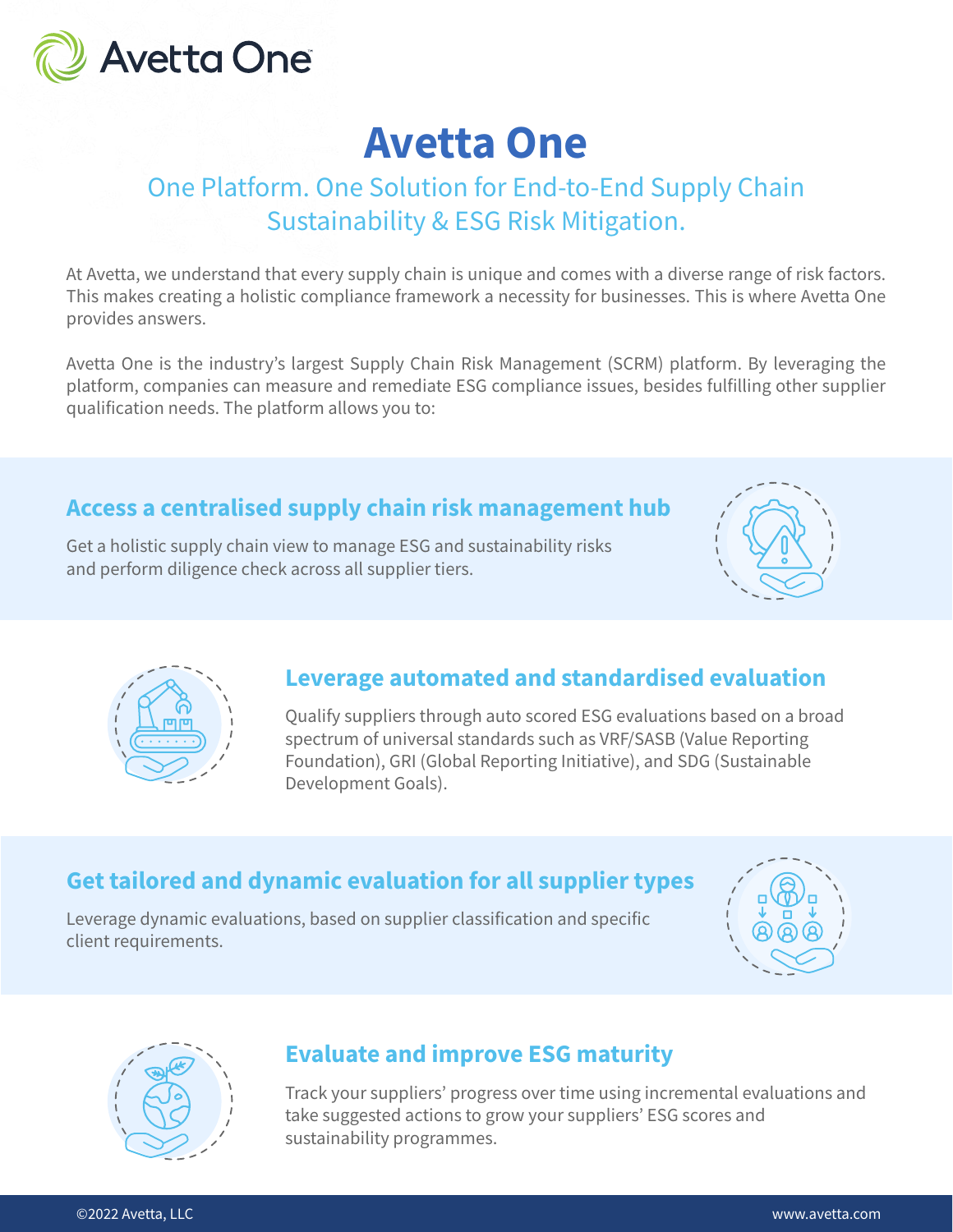

## **Make data-driven decisions**

Leverage detailed analytics to target areas of concern, highlight achievements, and facilitate better corporate reporting and ongoing development of ESG and sustainability performance.



## **How do We Do It?**

| Avetta helps organisations<br>map suppliers relevant<br>ESG requirements. |                                                                                                          | Supplier ESG Index is<br>generated against<br>multiple standards and<br>code of conduct. |                                                                                                                                                                                                                                   |
|---------------------------------------------------------------------------|----------------------------------------------------------------------------------------------------------|------------------------------------------------------------------------------------------|-----------------------------------------------------------------------------------------------------------------------------------------------------------------------------------------------------------------------------------|
| Plan                                                                      | <b>Execute</b>                                                                                           | Analyse                                                                                  | Act                                                                                                                                                                                                                               |
|                                                                           | All applicable suppliers<br>are guided through the<br>registration process and<br>evaluation completion. |                                                                                          | Avetta One provides a<br>collaborative way for<br>companies and their<br>suppliers to remediate<br>gaps and optimise<br>resource allocation,<br>enable stakeholder<br>awareness, and source<br>new suppliers from<br>the network. |

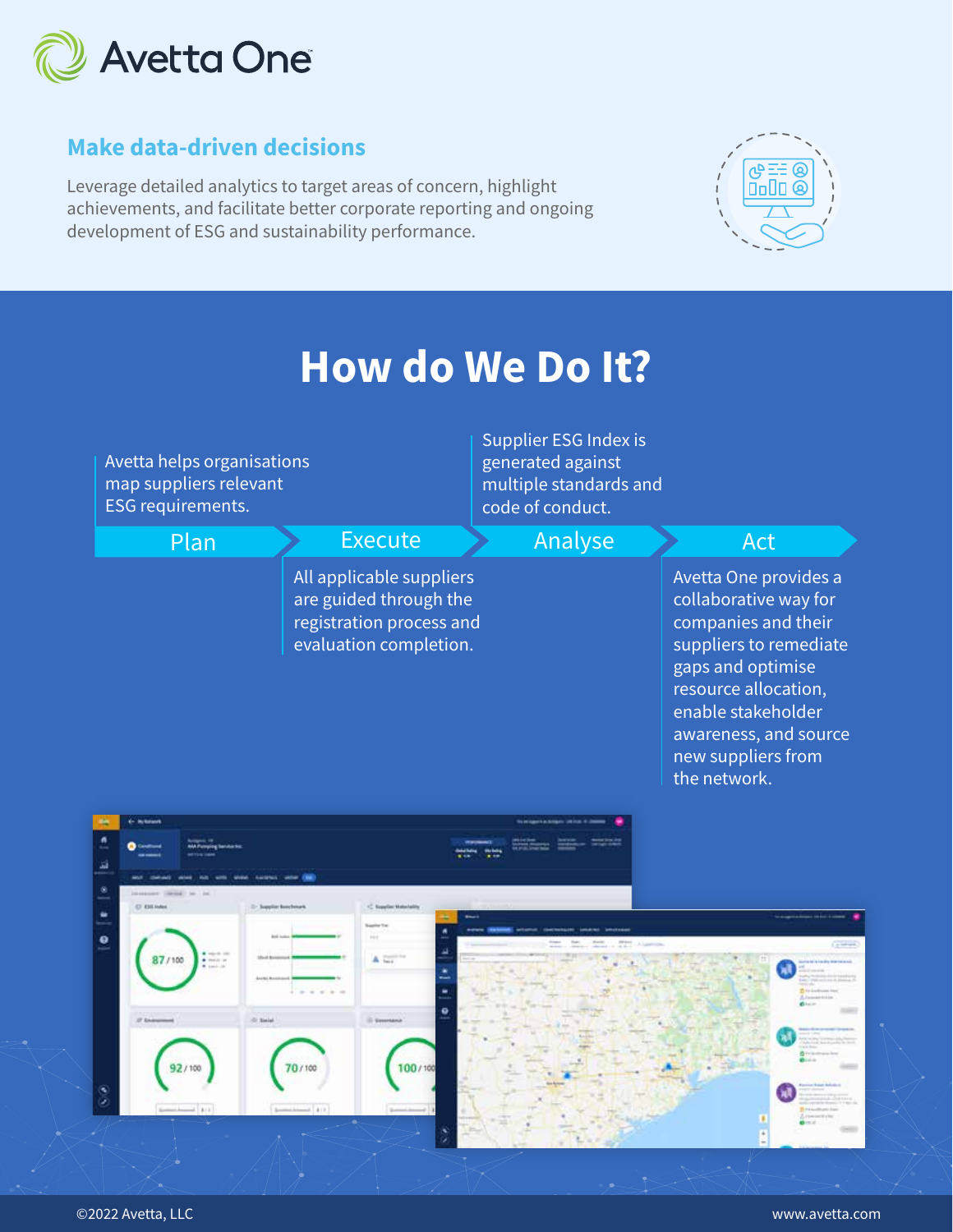

## **Success Stories**

#### **LafargeHolcim**

By collaborating with Avetta, the company found it easier to evaluate suppliers on criteria such as their overall sustainability policies and alignment with company priorities.

#### **Rassaun Services Inc.**

The company achieved paperless documentation of critical contractor data shifting from previous manual processes which involved going through huge piles of contractor documents and maintaining them physically.

# **Manage Risk for any Supplier**

**Manage risk for any supplier** Built with complex supply chains in mind, Avetta organizes and keeps all of your supplier documentation up to date, accurate, and available at any time.

of your supplier documentation up to date, and available at any time. The angle at any time. The angle at any time  $\alpha$ 

Built with complex supply chains in mind, Avetta organizes and keeps all